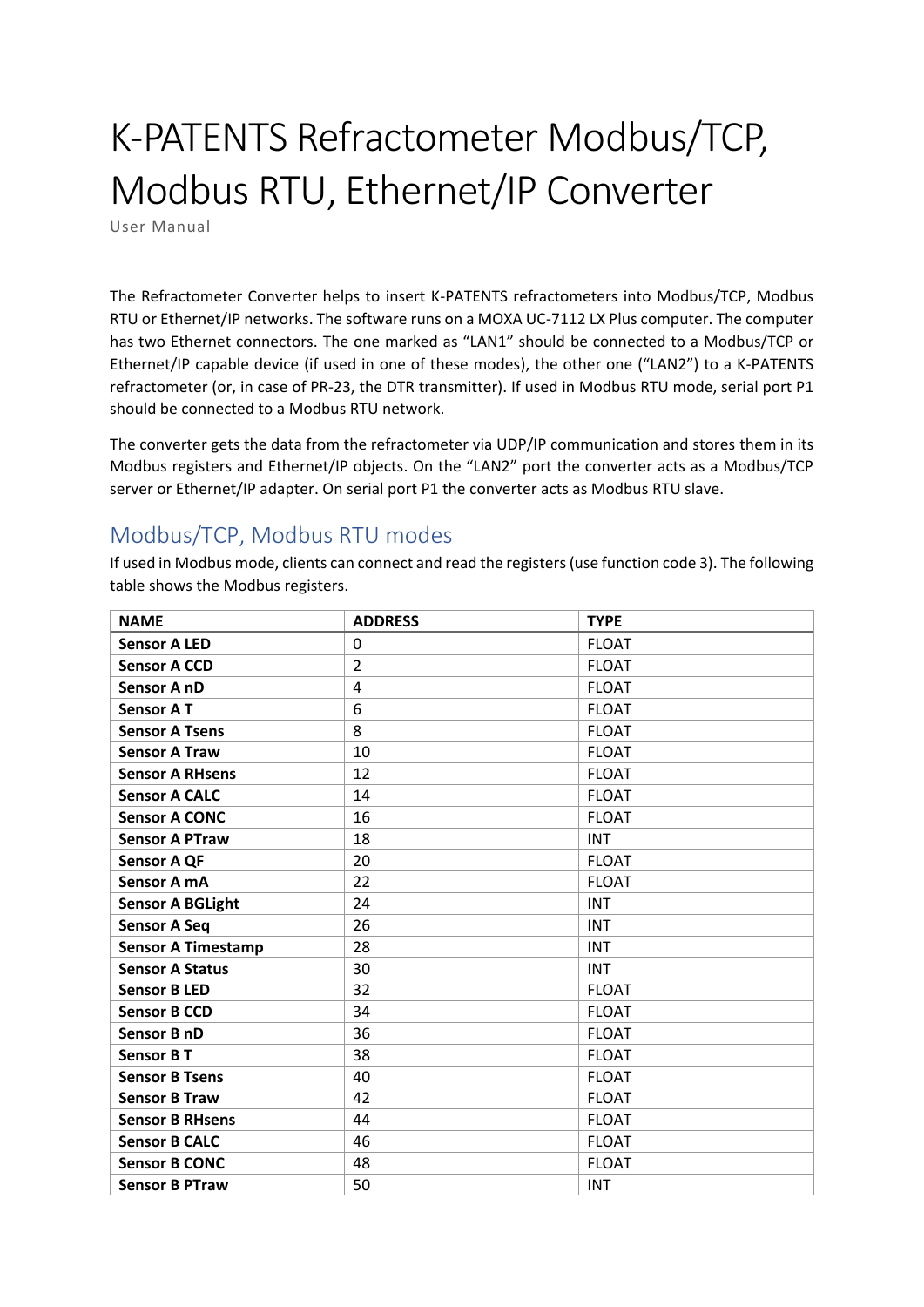| <b>Sensor B QF</b>        | 52 | FLOAT        |
|---------------------------|----|--------------|
| Sensor B mA               | 54 | <b>FLOAT</b> |
| <b>Sensor B BGLight</b>   | 56 | <b>INT</b>   |
| <b>Sensor B Seq</b>       | 58 | <b>INT</b>   |
| <b>Sensor B Timestamp</b> | 60 | <b>INT</b>   |
| <b>Sensor B Status</b>    | 62 | <b>INT</b>   |

All stored values are 4 bytes in size (either FLOAT or SIGNED INT).

Status values are transmitted as integers. These are the status messages to each value:

| <b>STATUS CODE</b> | <b>STATUS MESSAGE</b>         |
|--------------------|-------------------------------|
| $-1$               | No status received            |
| 0                  | NORMAL OPERATION              |
| 1                  | <b>EXTERNAL HOLD</b>          |
| $\overline{2}$     | <b>EXTERNAL WASH STOP</b>     |
| 3                  | <b>HIGH SENSOR HUMIDITY</b>   |
| 4                  | <b>HIGH SENSOR TEMP</b>       |
| 5                  | LOW IMAGE QUALITY             |
| 6                  | LOW TEMP WASH STOP            |
| $\overline{ }$     | NO OPTICAL IMAGE              |
| 8                  | <b>NO SAMPLE</b>              |
| 9                  | NO SAMPLE/WASH STOP           |
| 10                 | <b>NO SENSOR</b>              |
| 11                 | <b>NO SIGNAL</b>              |
| 12                 | <b>OUTSIDE LIGHT ERROR</b>    |
| 13                 | <b>OUTSIDE LIGHT TO PRISM</b> |
| 14                 | PRECONDITIONING               |
| 15                 | PRISM COATED                  |
| 16                 | PRISM WASH                    |
| 17                 | PRISM WASH FAILURE            |
| 18                 | <b>RECOVERING</b>             |
| 19                 | SHORT-CIRCUIT                 |
| 20                 | <b>STARTING UP</b>            |
| 21                 | TEMP MEASUREMENT FAULT        |

The computer can't handle very frequent Modbus requests. It is recommended, that values are requested once every second, as refractometer values are also updated once per second.

## Ethernet/IP mode

When used in Ethernet/IP mode, the converter acts as an adapter, and waits for Ethernet/IP scanners to connect. Connection can be set up easily with the EDS file, or manually with the following parameters:

- Port: 0xAF12 (44818)
- O->T:
	- o instance number: 102
	- o data size: 0
	- o real time format: modeless
	- o packet rate: 1000 ms
- $\bullet$  T->O: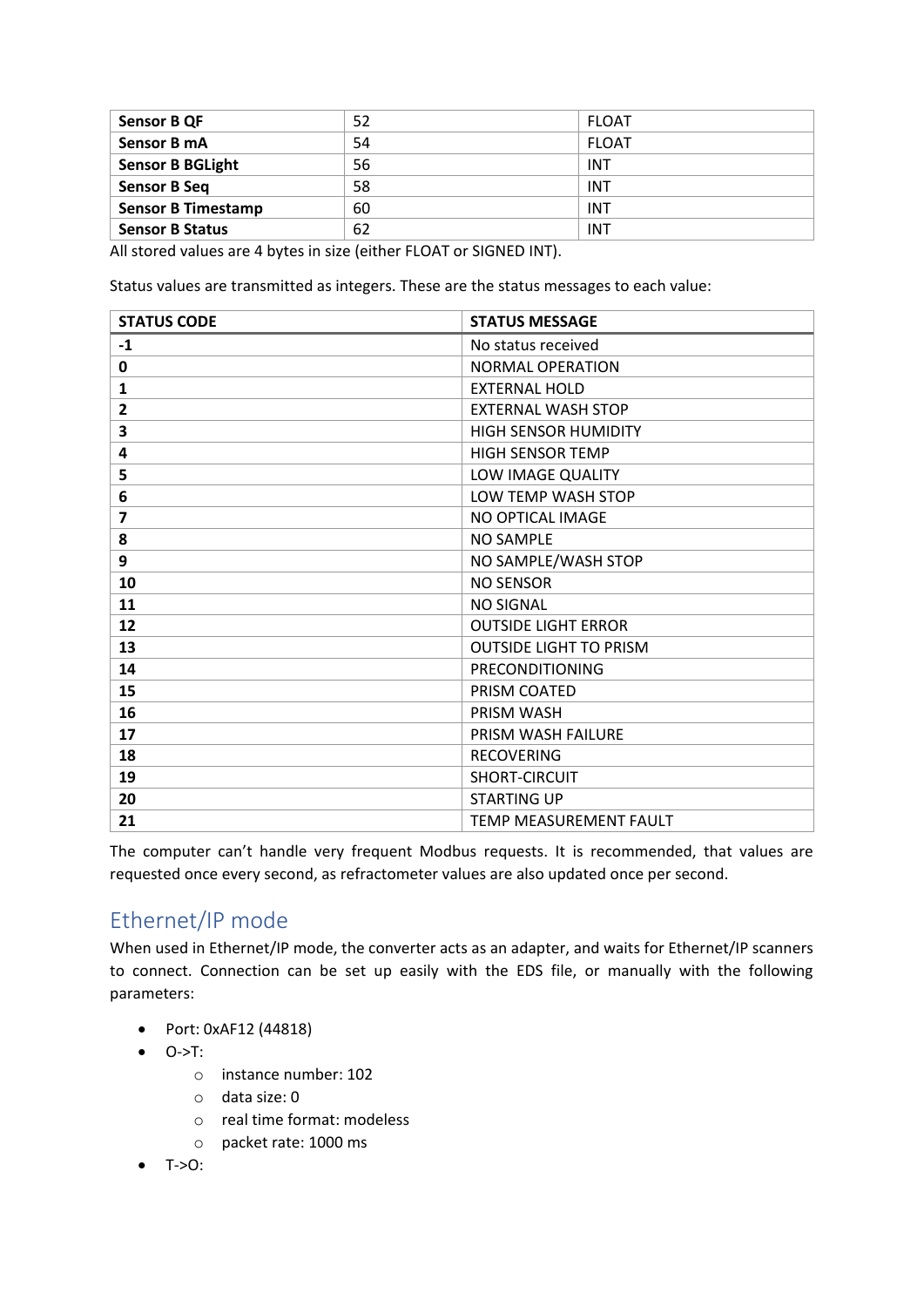- o instance number: 101
- o data size: 128
- o real time format: modeless
- o packet rate: 1000 ms
- o connection type: point to point

The 128-byte data of the T->O instance contains the following values:

| <b>NAME</b>               | <b>BYTES</b> | <b>TYPE</b> |
|---------------------------|--------------|-------------|
| <b>Sensor A LED</b>       | $0 - 3$      | <b>REAL</b> |
| <b>Sensor A CCD</b>       | $4 - 7$      | <b>REAL</b> |
| Sensor A nD               | $8 - 11$     | <b>REAL</b> |
| <b>Sensor AT</b>          | $12 - 15$    | <b>REAL</b> |
| <b>Sensor A Tsens</b>     | $16-19$      | <b>REAL</b> |
| <b>Sensor A Traw</b>      | $20 - 23$    | <b>REAL</b> |
| <b>Sensor A RHsens</b>    | $24 - 27$    | <b>REAL</b> |
| <b>Sensor A CALC</b>      | 28-31        | <b>REAL</b> |
| <b>Sensor A CONC</b>      | $32 - 35$    | <b>REAL</b> |
| <b>Sensor A PTraw</b>     | 36-39        | <b>DINT</b> |
| <b>Sensor A QF</b>        | 40-43        | <b>REAL</b> |
| Sensor A mA               | 44-47        | <b>REAL</b> |
| <b>Sensor A BGLight</b>   | 48-51        | <b>DINT</b> |
| <b>Sensor A Seq</b>       | $52 - 55$    | <b>DINT</b> |
| <b>Sensor A Timestamp</b> | 56-59        | <b>DINT</b> |
| <b>Sensor A Status</b>    | 60-63        | <b>DINT</b> |
| <b>Sensor B LED</b>       | 64-67        | <b>REAL</b> |
| <b>Sensor B CCD</b>       | 68-71        | <b>REAL</b> |
| Sensor B nD               | $72 - 75$    | <b>REAL</b> |
| <b>Sensor B T</b>         | 76-79        | <b>REAL</b> |
| <b>Sensor B Tsens</b>     | 80-83        | <b>REAL</b> |
| <b>Sensor B Traw</b>      | 84-87        | <b>REAL</b> |
| <b>Sensor B RHsens</b>    | 88-91        | <b>REAL</b> |
| <b>Sensor B CALC</b>      | 92-95        | <b>REAL</b> |
| <b>Sensor B CONC</b>      | 96-99        | <b>REAL</b> |
| <b>Sensor B PTraw</b>     | 100-103      | <b>DINT</b> |
| <b>Sensor B QF</b>        | 104-107      | <b>REAL</b> |
| Sensor B mA               | 108-111      | <b>REAL</b> |
| <b>Sensor B BGLight</b>   | 112-115      | <b>DINT</b> |
| <b>Sensor B Seq</b>       | 116-119      | <b>DINT</b> |
| <b>Sensor B Timestamp</b> | 120-123      | <b>DINT</b> |
| <b>Sensor B Status</b>    | 124-127      | <b>DINT</b> |

Status values are transmitted as integers. Please see the Modbus/TCP chapter for status codes.